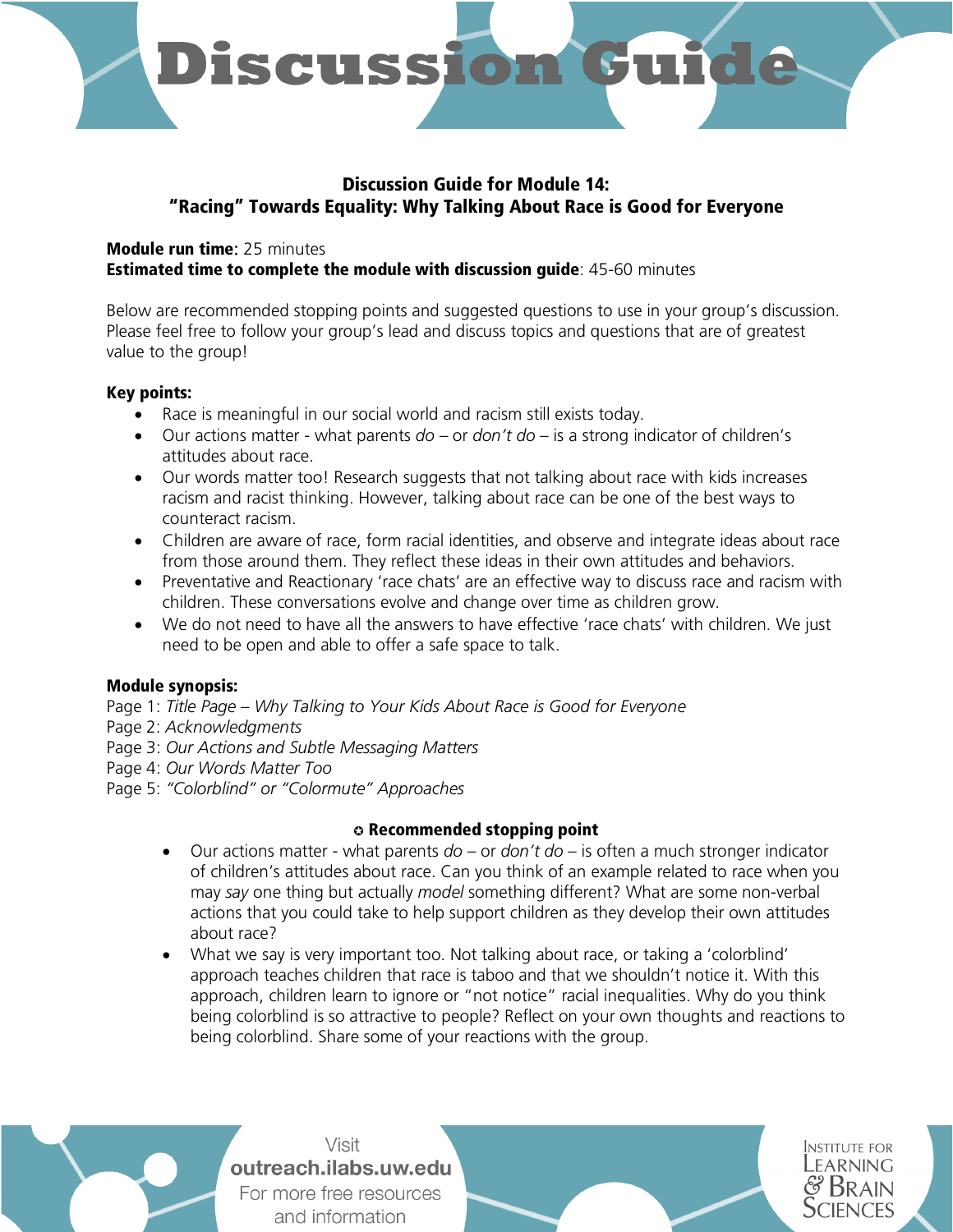

• Children also fill in the missing gaps in their knowledge from the media or their friends. What are some ideas about race the children pick up from the media? How can you help them to process this (mis)information correctly?

Page 6: *Talking to Children About Race and Ethnicity* 

Page 7: *Race Chats*

Page 8: *Early Childhood Race Chats – Preventative* 

Page 9: *Early Childhood Race Chats – Reactionary* 

## ✪ Recommended stopping point

- Talking about America's racial history with your 4-year-old before Black History Month and Martin Luther King Day is an excellent opportunity to have some preventative race chats. What are some other opportunities to have preventative race chats with young children?
- Have you ever heard a child say something that embarrassed or flustered you about race? For example asking why a child with dark skin is 'dirty' or that their hair is fuzzy and weird? What did you say, or how did you react at the time? What would you say if that same interaction happened tomorrow?

Page 10*: Middle Childhood Race Chats – Preventative*  Page 11: *Middle Childhood Race Chats – Reactionary* 

## ✪ Recommended stopping point

- Talking about family and racial history can help children as they develop their own racial identity. How might you incorporate race into a discussion about your own family history? How might you explore talking about racial or ethnic backgrounds that are different from your own?
- Talking about stories in the media about recent events is an excellent way to initiate discussions about race. Can you think of a recent event, or controversy in the news that you could discuss with a child? How would you start the conversation?

Page 12: *Race Chats - Examples*

Page 13: *Race Chats – Examples*

Page 14: *Race Chats – Helpful Tips to Remember*

## ✪ Recommended stopping point

- We do not need to have all the answers to have effective 'race chats' with children. Even if we are not always comfortable talking about race, it is still important to do so. Reflect on how you feel when race is brought up. What are some of the reasons that you've heard from others about why they avoid talking about race?
- We need to be open, and be able to offer a safe space to talk about race. What can we do to help create a safe and open environment for talking about race?

**INSTITUTE FOR** Learning

**AIN** 

Visit outreach.ilabs.uw.edu For more free resources and information